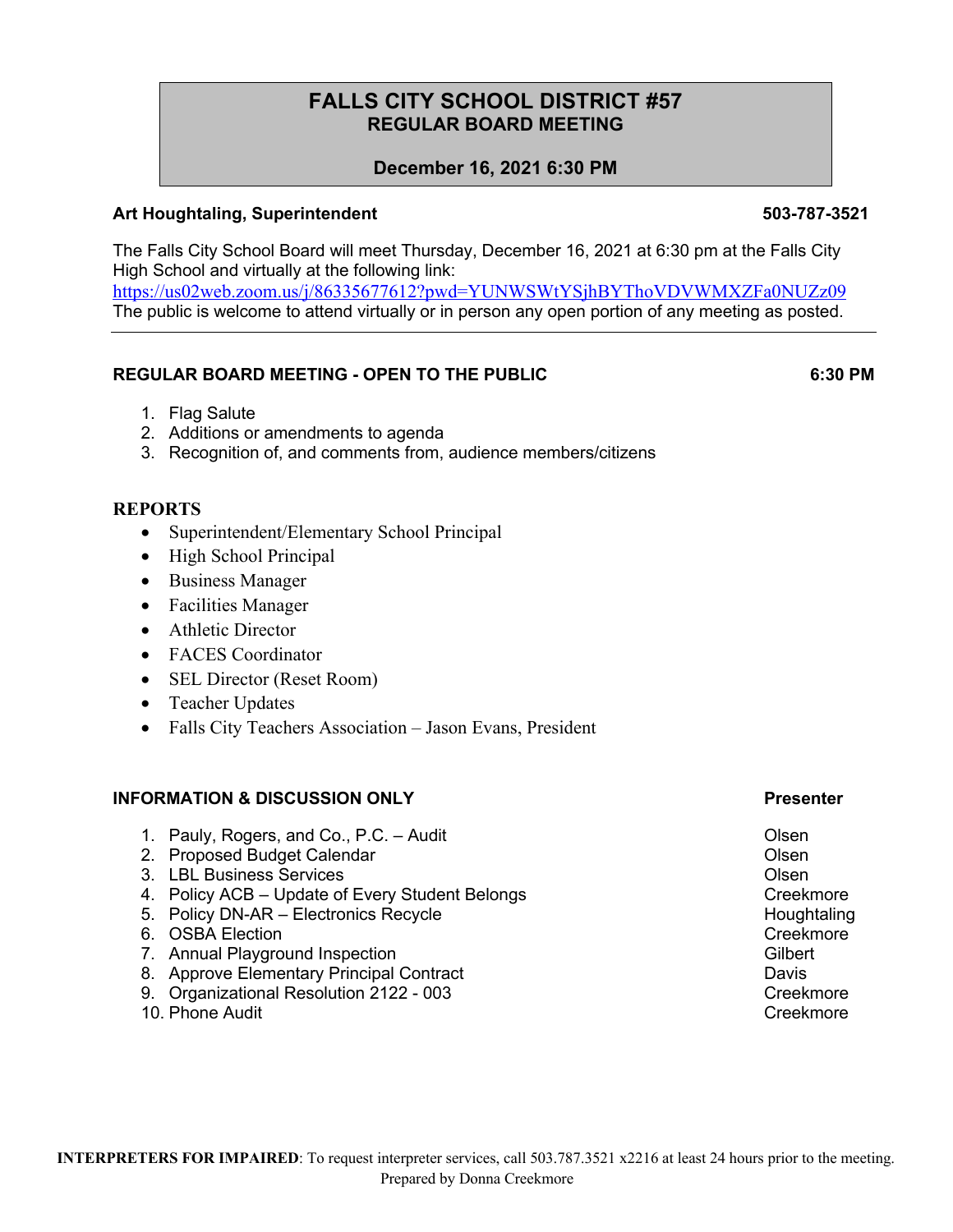## **ACTION ITEMS**

|    | 1. Approve Consent Agenda                                                                                                            |
|----|--------------------------------------------------------------------------------------------------------------------------------------|
|    | November 3, 2021 - Special Meeting Minutes                                                                                           |
|    | November 15, 2021 – Regular Meeting Minutes                                                                                          |
|    | November 22, 2021 - Special Board Meeting Minutes<br>$\bullet$                                                                       |
|    | November 2021 Disbursements<br>$\bullet$                                                                                             |
|    | Accounts Payable: Check numbers 6075 - 6171 in the amount of                                                                         |
|    | \$308,735.01                                                                                                                         |
|    | • Payroll Expenses: Checks and Direct Deposits in the amount of<br>\$297,620.36                                                      |
|    | <b>Moved by:</b>                                                                                                                     |
|    |                                                                                                                                      |
| 2. | Approve the Proposed Budget Calendar for 2022-2023                                                                                   |
|    |                                                                                                                                      |
|    | Moved by:<br><u> 1980 - John Stone, amerikansk politiker (</u>                                                                       |
|    |                                                                                                                                      |
|    | 3. Approve the Proposed Budget Calendar for 2022-2023                                                                                |
|    | Moved by:<br><u> The Communication of the Communication of the Communication of the Communication of the Communication of the Co</u> |
|    |                                                                                                                                      |
|    | 4. Approve Revised Policy ACB, Every Student Belongs                                                                                 |
|    | <b>Moved by:</b>                                                                                                                     |
|    | Seconded by: _____                                                                                                                   |
| 5. | <b>Approve OSBA Election Vote</b>                                                                                                    |
|    | Moved by:<br><u> 1980 - Johann Barnett, fransk politiker (d. 1980)</u>                                                               |
|    |                                                                                                                                      |
| 6. | <b>Approve Elementary School Revised Amended Principal Contract</b>                                                                  |
|    | Moved by:<br><u> 1989 - Johann Stein, mars an t-Amerikaansk kommunister (</u>                                                        |
|    |                                                                                                                                      |